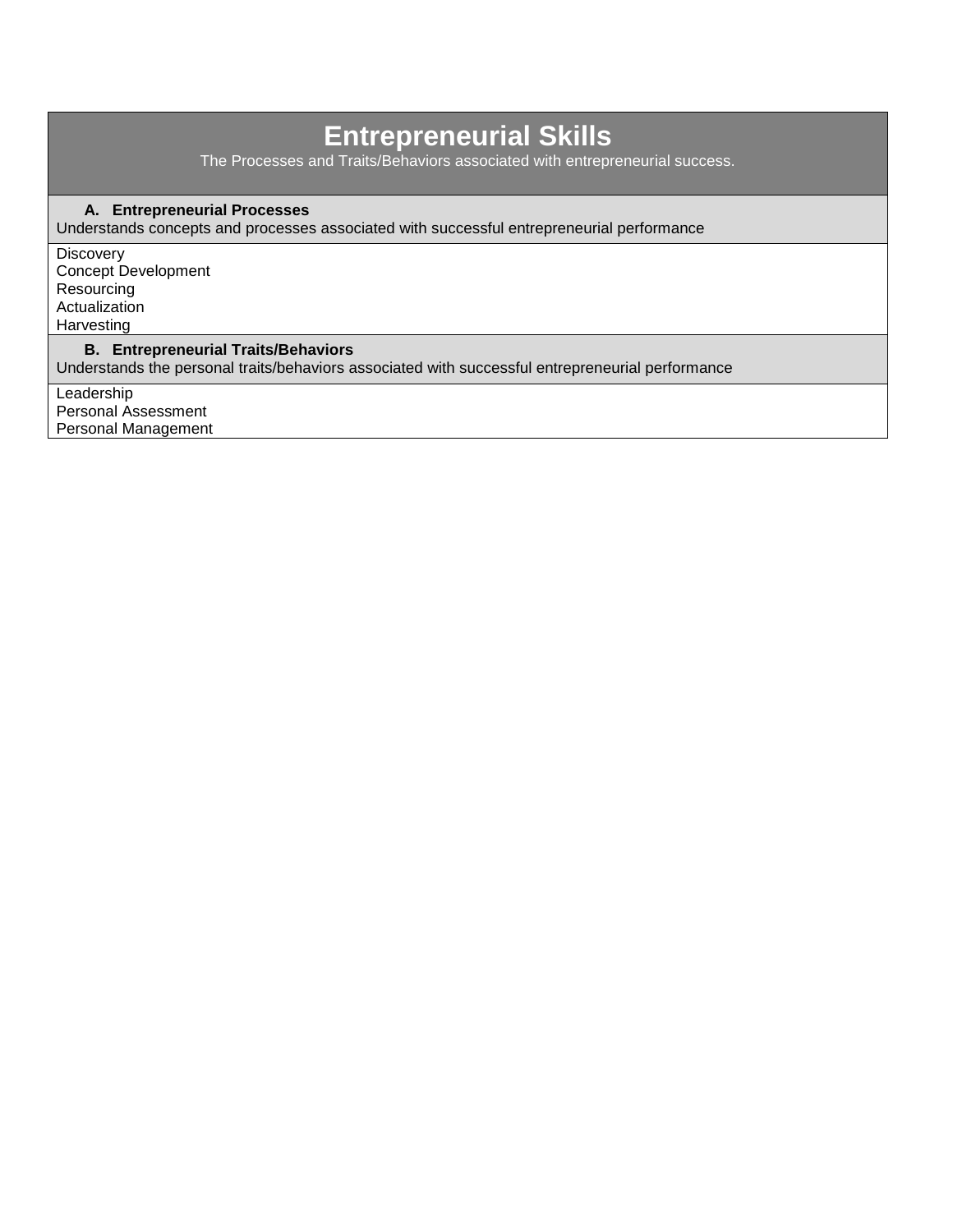## **Ready Skills** The basic business knowledge and skills that are prerequisitesor co-requisites for becoming a successful entrepreneur. **C. Business Foundations** Understands fundamental business concepts that affect business decision making Business Concepts Business Activities **D. Communications and Interpersonal Skills** Understands concepts, strategies, and systems needed to interact effectively with others Fundamentals of Communication Staff Communications Ethics in Communication Group Working Relationships Dealing with Conflict **E. Digital Skills** Understands concepts and procedures needed for basic computer operations Computer Basics Computer Applications **F. Economics** Understands the economic principles and concepts fundamental to entrepreneurship/small-business ownership Basic Concepts Cost-Profit Relationships Economic Indicators/Trends Economic Systems International Concepts **G. Financial Literacy** Understands personal money-management concepts, procedures, and strategies Money Basics Financial Services Personal Money Management **H. Professional Development** Understands concepts and strategies needed for career exploration, development, and growth Career Planning Job-Seeking Skills

## **Business Functions**

The business activities performed by entrepreneurs in managing the business.

### **I. Financial Management**

Understands the financial concepts and tools used in making business decisions

**Accounting** 

Finance

Money Management

**J. Human Resource Management**

Understands the concepts, systems, and strategies needed to acquire, motivate, develop, and terminate staff